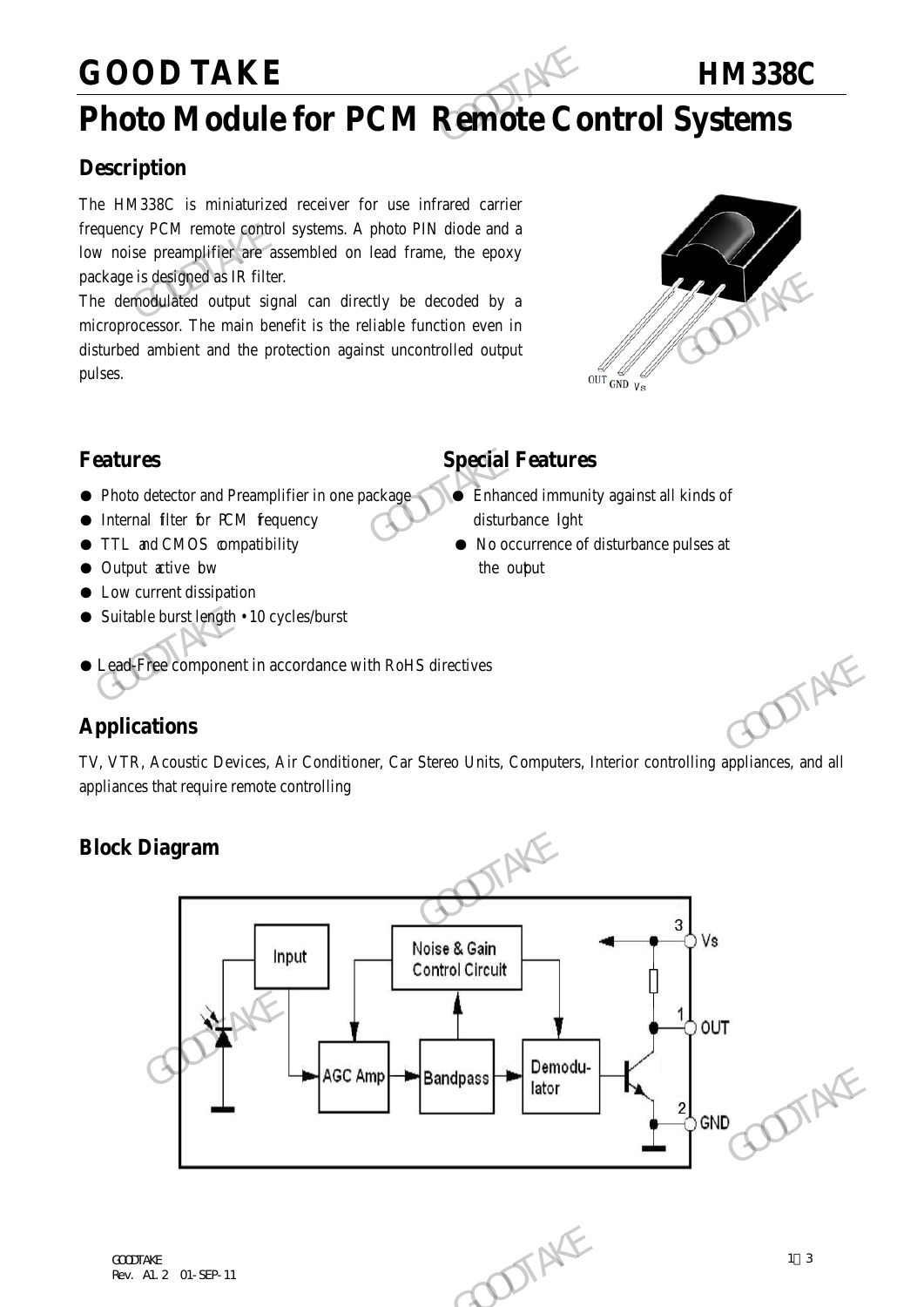## **GOOD TAKE HM338C**

## **Application Circuit**



\*) recommended to suppress power supply disturbance

## **Absolute Maximum Ratings**

| Tamb = |  |  |
|--------|--|--|
|        |  |  |

|                                    | *) recommended to suppress power supply disturbance |                | GND          |                 |
|------------------------------------|-----------------------------------------------------|----------------|--------------|-----------------|
| <b>Absolute Maximum Ratings</b>    |                                                     |                |              |                 |
| Tamb = $25$ °C                     |                                                     |                |              |                 |
| <b>Parameter</b>                   | <b>Test Conditions</b>                              | <b>Symbol</b>  | <b>Value</b> | Unit            |
| <b>Supply Voltage</b>              | (Pin 3)                                             | <b>Vs</b>      | 6.0          | V               |
| <b>Supply Current</b>              | (Pin 3)                                             | Is             | 5            | mA              |
| <b>Output Voltage</b>              | (Pin 1)                                             | V <sub>O</sub> | 6.0          | V               |
| <b>Storage Temperature Range</b>   |                                                     | <b>Tstg</b>    | $-30+85$     | $\rm ^{\circ}C$ |
| <b>Operating Temperature Range</b> |                                                     | Tamb           | $-25+85$     | $^{\circ}$ C    |
| <b>Power Consumption</b>           | (Tamb $\leq$ 85 °C)                                 | ptot           | 50           | mW              |
| <b>Soldering Temperature</b>       | $t \leq 5s$ , 1 mm from case                        | Tsd            | 260          | $\mathcal{C}$   |

## **Basic Characteristics**

| $\mathcal{C}$<br>Soldering Temperature<br>260<br>$t \leq 5s$ , 1 mm from case<br>Tsd<br><b>Basic Characteristics</b><br>Tamb = $25$ °C<br><b>Test Conditions</b><br><b>Symbol</b><br>Parameter<br>Min<br><b>Max</b><br>Unit<br><b>Typ</b><br>Supply Current (Pin3)<br>0.7<br>$1.1\,$<br>$\overline{2}$<br>$Vs = 5V, Ev = 0$<br><b>ISD</b><br>mA<br>2.7<br>5.5<br>$\mathbf V$<br>Supply Voltage (Pin3)<br><b>Vs</b><br>IR diode AT205, IF = $400$ mA<br>20<br><b>Transmission Distance</b><br>$\mathbf d$<br>m<br>Output Voltage High (Pin1)<br>4.5<br>V<br><b>VOSH</b><br>$Vs = 5V$<br>Cycle 1.2mS, 50% duty<br>Output Voltage Low (Pin1)<br>250<br><b>VOSL</b><br>mV<br>400<br>Level Output Pulse Width<br>800<br>TwH<br>$\mu s$<br>Burst Wave= 600µs, | Power Consumption                       | (Tamb $\leq$ 85 °C)   | ptot | 50 | mW             |
|---------------------------------------------------------------------------------------------------------------------------------------------------------------------------------------------------------------------------------------------------------------------------------------------------------------------------------------------------------------------------------------------------------------------------------------------------------------------------------------------------------------------------------------------------------------------------------------------------------------------------------------------------------------------------------------------------------------------------------------------------------|-----------------------------------------|-----------------------|------|----|----------------|
|                                                                                                                                                                                                                                                                                                                                                                                                                                                                                                                                                                                                                                                                                                                                                         |                                         |                       |      |    |                |
|                                                                                                                                                                                                                                                                                                                                                                                                                                                                                                                                                                                                                                                                                                                                                         |                                         |                       |      |    |                |
|                                                                                                                                                                                                                                                                                                                                                                                                                                                                                                                                                                                                                                                                                                                                                         |                                         |                       |      |    |                |
|                                                                                                                                                                                                                                                                                                                                                                                                                                                                                                                                                                                                                                                                                                                                                         |                                         |                       |      |    |                |
|                                                                                                                                                                                                                                                                                                                                                                                                                                                                                                                                                                                                                                                                                                                                                         |                                         |                       |      |    |                |
|                                                                                                                                                                                                                                                                                                                                                                                                                                                                                                                                                                                                                                                                                                                                                         |                                         |                       |      |    |                |
|                                                                                                                                                                                                                                                                                                                                                                                                                                                                                                                                                                                                                                                                                                                                                         |                                         |                       |      |    |                |
|                                                                                                                                                                                                                                                                                                                                                                                                                                                                                                                                                                                                                                                                                                                                                         |                                         |                       |      |    |                |
|                                                                                                                                                                                                                                                                                                                                                                                                                                                                                                                                                                                                                                                                                                                                                         |                                         |                       |      |    |                |
|                                                                                                                                                                                                                                                                                                                                                                                                                                                                                                                                                                                                                                                                                                                                                         |                                         |                       |      |    |                |
| Level Output Pulse Width<br>400<br>800<br>TwL<br>$\mu s$                                                                                                                                                                                                                                                                                                                                                                                                                                                                                                                                                                                                                                                                                                |                                         | Cycle 1.2mS, 50% duty |      |    |                |
| Carrier frequency<br>37.9<br>kHz<br>$f_{0}$                                                                                                                                                                                                                                                                                                                                                                                                                                                                                                                                                                                                                                                                                                             |                                         |                       |      |    |                |
| 940<br>Peak Wavelength<br>$\bullet$<br>nm                                                                                                                                                                                                                                                                                                                                                                                                                                                                                                                                                                                                                                                                                                               |                                         |                       |      |    |                |
| Directivity<br>Angle of half transmission distance<br>±45<br>deg<br>$\bullet$ 1/2                                                                                                                                                                                                                                                                                                                                                                                                                                                                                                                                                                                                                                                                       |                                         |                       |      |    |                |
|                                                                                                                                                                                                                                                                                                                                                                                                                                                                                                                                                                                                                                                                                                                                                         | <b>COODTAKE</b><br>Rev. A1. 2 01-SEP-11 | <b>DOTAKE</b>         |      |    | 2 <sup>3</sup> |